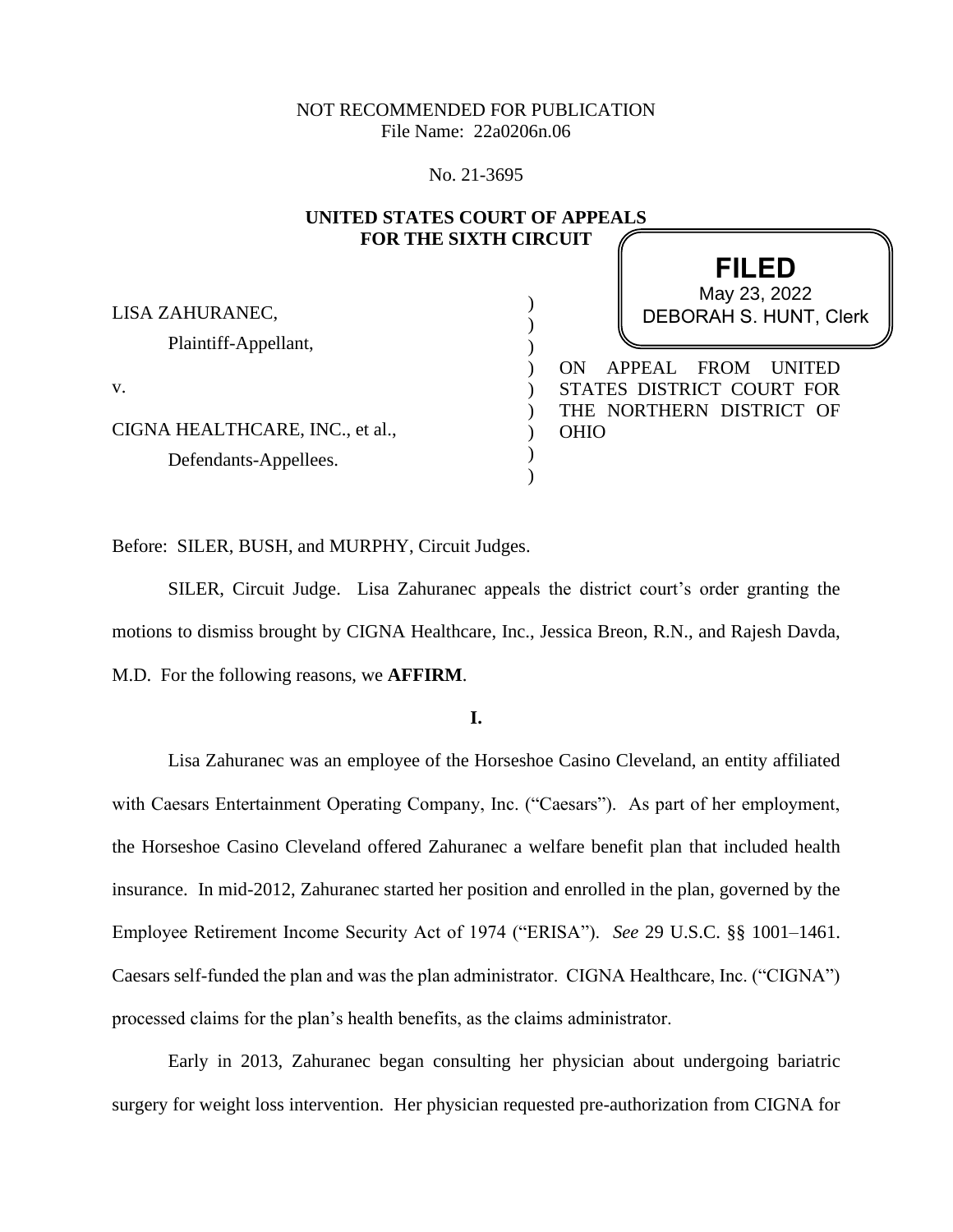the procedure. CIGNA's employees, Jessica Breon, R.N. ("Nurse Breon") and Rajesh Davda, M.D. ("Dr. Davda"), were assigned to review Zahuranec's file. CIGNA denied Zahuranec's request for pre-authorization because bariatric surgery was not covered until at least one year after the policy's effective date. So Zahuranec waited. In mid-2013—a full year after the policy's effective date—Zahuranec's physician submitted another request for pre-authorization. Nurse Breon reviewed the request, and CIGNA again denied coverage. CIGNA indicated that Zahuranec had failed to comply with the policy's requirement that bariatric surgery be "medically necessary." To be covered for bariatric surgery, the policy required the procedure be "medically necessary," as outlined by several criteria. At the time, Zahuranec failed to satisfy one of those criterions, namely, prior participation in a "weight-management program for a minimum of 3 consecutive months."

A few months later, Zahuranec's physician supplemented the medical records and again requested pre-authorization. This time, CIGNA approved Zahuranec for bariatric surgery, despite several deficiencies in her records. For instance, one of the policy's "medical-necessity" criteria for bariatric surgery required Zahuranec to show that "within the previous 6 months" she had undergone a "separate medical evaluation from a physician other than the surgeon recommending surgery," but by the time CIGNA approved the surgery, her most recent evaluation had been performed ten months earlier. Also, because her BMI was below 40.0, Zahuranec was required to show "at least one clinically significant obesity-related ailment (co-morbidity)," yet she hadn't been diagnosed with any. Similarly, the policy required Zahuranec's physician-supervised weightmanagement program last a "minimum of 3 consecutive months," but Zahuranec's records only showed that she had visited a dietician in February, March, and October.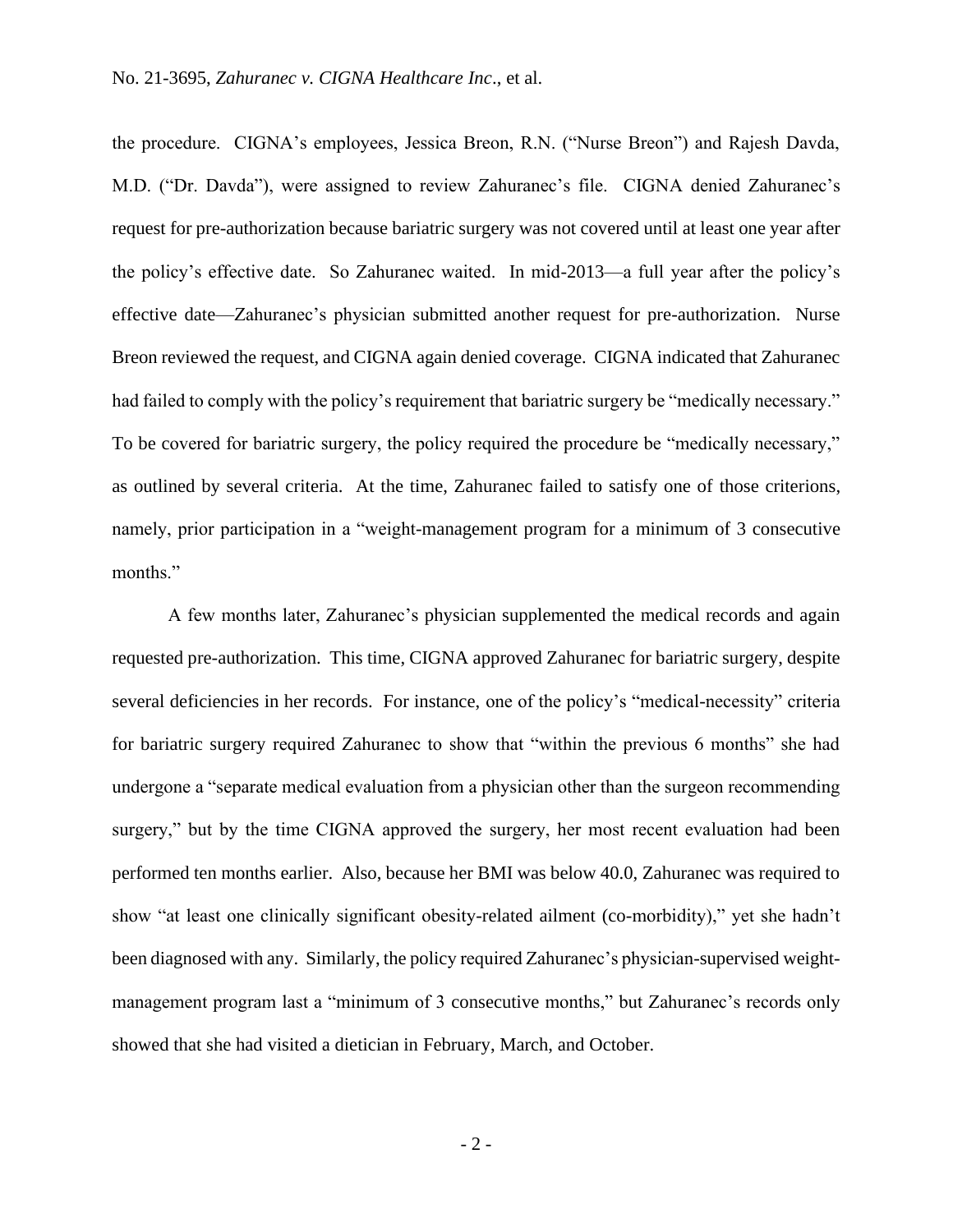After CIGNA approved the procedure, Zahuranec underwent bariatric surgery in late-2013. Zahuranec suffered severe complications, allegedly because she was not medically qualified for the procedure. And she claims she never would have undergone the procedure had CIGNA not approved it because she would not have been able to afford the operation. Several years later, in late-2017, Zahuranec filed a medical malpractice suit against the physicians who performed her surgery. *See* Compl., *Zahuranec v. Rogula*, No. CV-17-885085 (Ohio Ct. Com. Pl. Aug. 25, 2017). In mid-2018—on behalf of the plan—CIGNA's third-party administrator filed a Notice of Lien in Zahuranec's state-court action and demanded reimbursement for the costs of the surgery. CIGNA relied on the policy's "Subrogation/Right of Reimbursement" provisions, which granted the plan a subrogation lien and the right to be reimbursed to the extent of "benefits" paid by the plan.

In mid-2019, Zahuranec settled and dismissed her malpractice action. *See* J. Entry, *Zahuranec v. Rogula*, No. CV-17-885085 (Ohio Ct. Com. Pl. June 24, 2019). In response to CIGNA's demands for reimbursement, Zahuranec sued CIGNA in the Cuyahoga County Court of Common Pleas for breach of contract. CIGNA removed the action to the United States District Court for the Northern District of Ohio. Zahuranec amended her complaint to add state-law claims for breach of contract, breach of fiduciary duty, and equitable estoppel against CIGNA and Caesars and for "breach of their duties" against Dr. Davda and Nurse Breon. CIGNA moved to dismiss Zahuranec's first amended complaint. CIGNA argued Zahuranec's claims were expressly preempted by ERISA, pursuant to 29 U.S.C. § 1144(a), and completely preempted by ERISA, pursuant to 29 U.S.C. § 1132(a)(1)(B). The district court partially agreed. The court found that Zahuranec's claims were completely preempted by ERISA—but therefore could not be expressly preempted by it—and denied CIGNA's motion in order to allow Zahuranec to amend her complaint in the language of ERISA.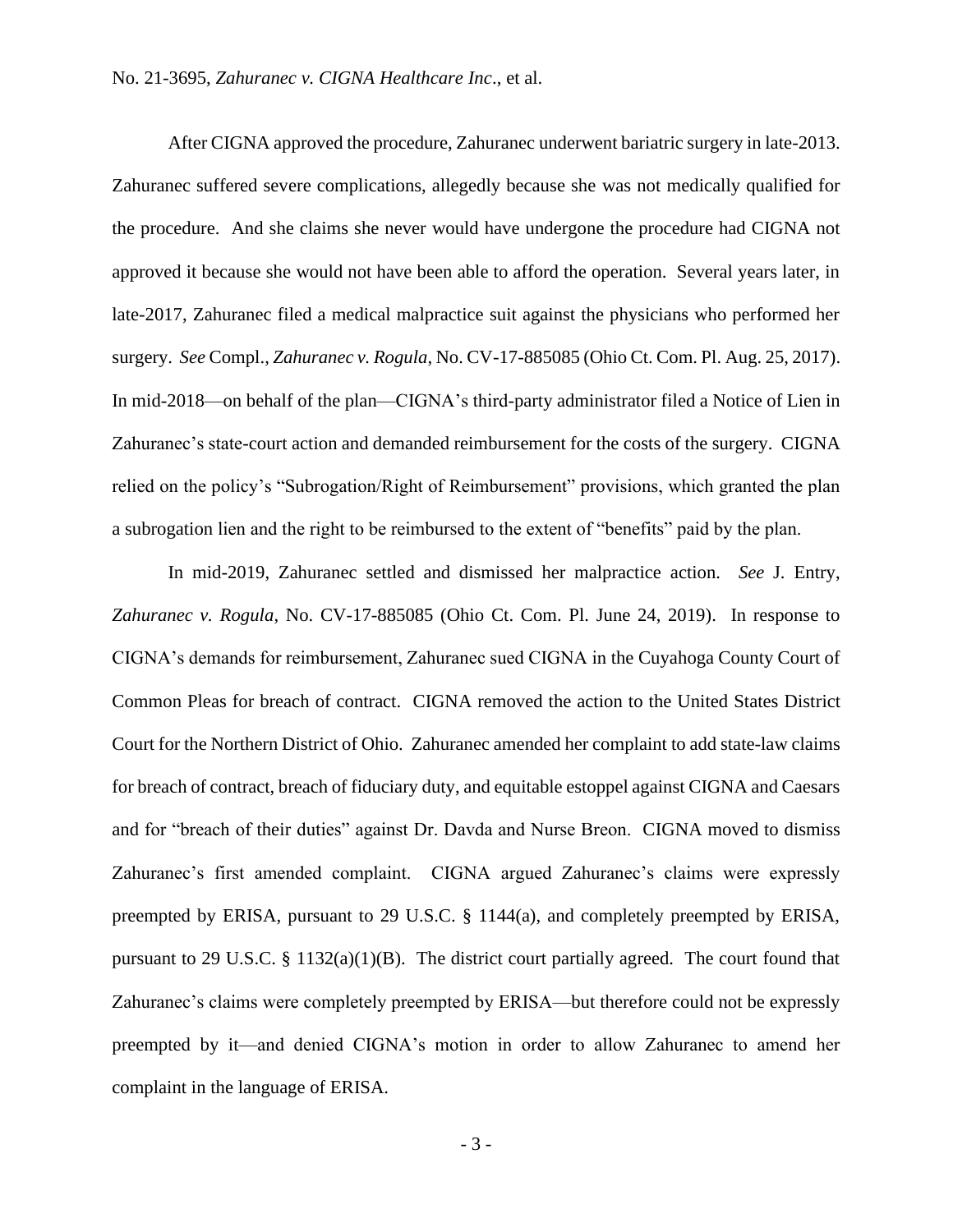In her second amended complaint, Zahuranec brought three ERISA claims, mirroring the state-law claims in her first amended complaint. First, Zahuranec brought claims against Caesars and CIGNA under § 1132(a)(1)(B) to "enforce her right[]" not to reimburse the plan. She alleged that Caesars and CIGNA breached the policy when they wrongly approved her procedure, and, therefore, that the plan is not entitled to reimbursement. Second, she brought claims against Caesars, CIGNA, Dr. Davda, and Nurse Breon under  $\S 1132(a)(3)$  for breach of fiduciary duty. Zahuranec alleged they breached their fiduciary duties by wrongly approving a surgery that did not satisfy the policy's "medical-necessity" criteria for bariatric surgery. Third, Zahuranec bought claims against Caesars and CIGNA under § 1132(a)(3) for equitable estoppel. She alleged Caesars and CIGNA should be estopped from seeking reimbursement because they promised her the surgery was "medically necessary" when it wasn't. As relief, Zahuranec requested a declaratory judgment and equitable relief "determining she is not required to reimburse the plan," plus compensatory and punitive damages.

Early in 2021, the district court dismissed without prejudice Zahuranec's claims against Caesars because Zahuranec had not served Caesars. Shortly after, CIGNA, Dr. Davda, and Nurse Breon moved to dismiss Zahuranec's second amended complaint. The district court granted the motions in full. Zahuranec appeals the district court's order.

# **II.**

We review de novo a district court's order granting a Rule 12(b)(6) motion to dismiss for failure to state a claim. *Hensley Mfg., Inc. v. ProPride, Inc.*, 579 F.3d 603, 608–09 (6th Cir. 2009). To survive a motion to dismiss, the plaintiff must allege "sufficient factual matter, accepted as true, to 'state a claim to relief that is plausible on its face.'" *Ashcroft v. Iqbal*, 556 U.S. 662, 678 (2009) (quoting *Bell Atl. Corp. v. Twombly*, 550 U.S. 544, 570 (2007)). In our review, we consider

- 4 -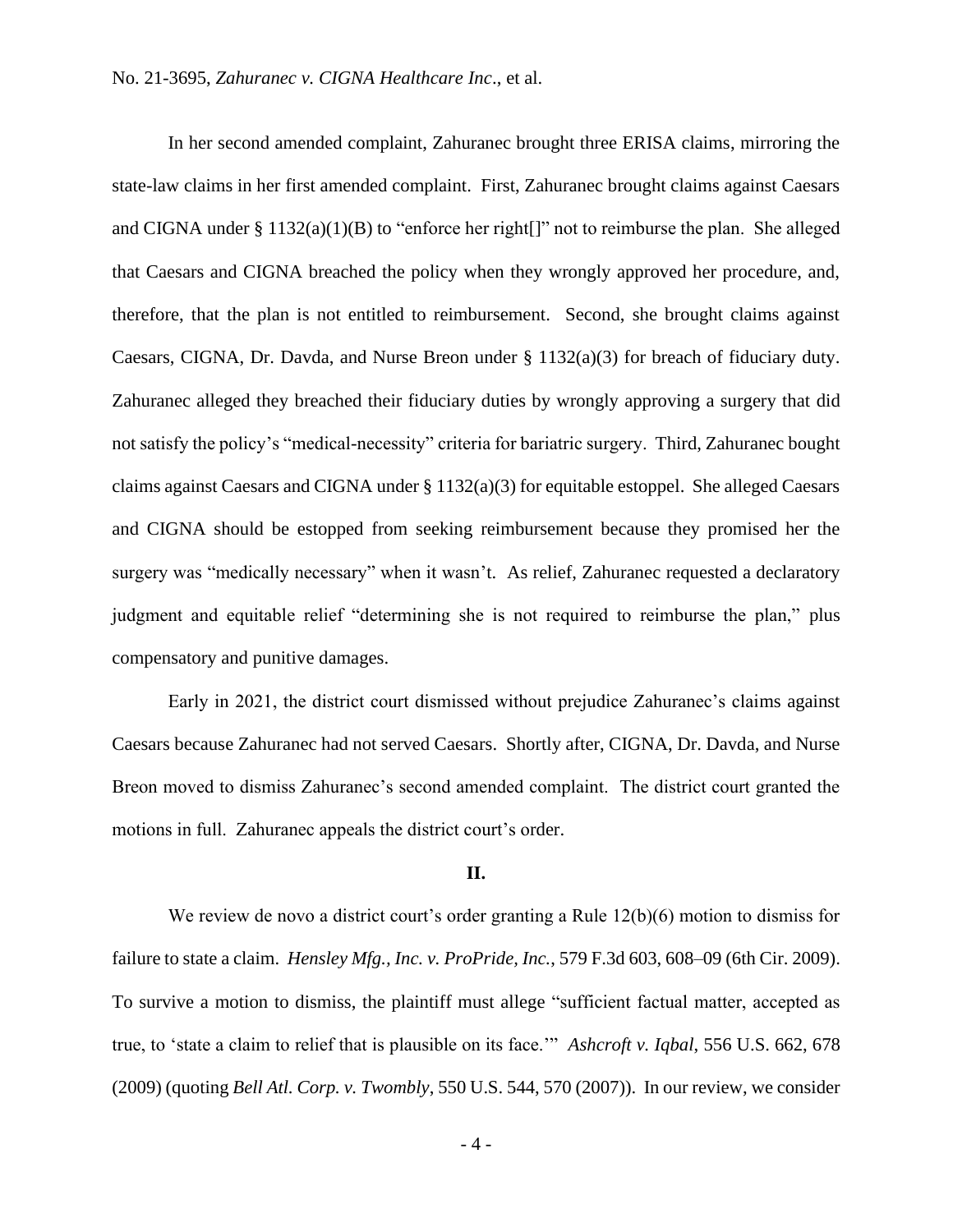not only the complaint but also documents incorporated by reference and matters subject to judicial notice. *Tellabs, Inc. v. Makor Issues & Rights, Ltd.*, 551 U.S. 308, 322 (2007). We may affirm the district court's decision on any grounds. *Hensley Mfg.*, 579 F.3d at 609.

#### **III.**

## **A. Section 1132(a)(1)(B)**

Zahuranec brings her first claim against CIGNA under  $\S$  1132(a)(1)(B). That statute provides a participant of an ERISA-governed plan the ability "to recover benefits due to him under the terms of his plan, to enforce his rights under the terms of the plan, or to clarify his rights to future benefits under the terms of the plan." 29 U.S.C. § 1132(a)(1)(B). Zahuranec asserts that she is "enforce[ing] [her] right under the terms of [her] plan" not to reimburse the plan. She points to the policy's "Subrogation/Right of Reimbursement" provisions as the basis for that right. Those provisions essentially allow the plan to recoup the costs of a procedure when a third party is responsible for the expense. But because her procedure didn't satisfy the policy "medicalnecessity" criteria for bariatric surgery, Zahuranec argues, the procedure wouldn't have been a "benefit" in the first place and therefore should not be subject to the policy's "Subrogation/Right of Reimbursement" provisions.

A participant's claim to "enforce [her] rights under the terms of the plan," is essentially an ERISA breach-of-contract claim. *See, e.g.*, *Hutchison v. Fifth Third Bancorp.*, 469 F.3d 583, 588– 89 (6th Cir. 2006). But an ERISA breach-of-contract claim is no ordinary breach-of-contract claim. Standards of review are often determinative. If the plan gives an administrator "discretionary authority" to construe the terms of the policy, we review the administrator's interpretation under the deferential arbitrary-and-capricious standard. *Clemons v. Norton Healthcare Inc. Ret. Plan*, 890 F.3d 254, 264 (6th Cir. 2018) (quoting *Firestone Tire & Rubber* 

- 5 -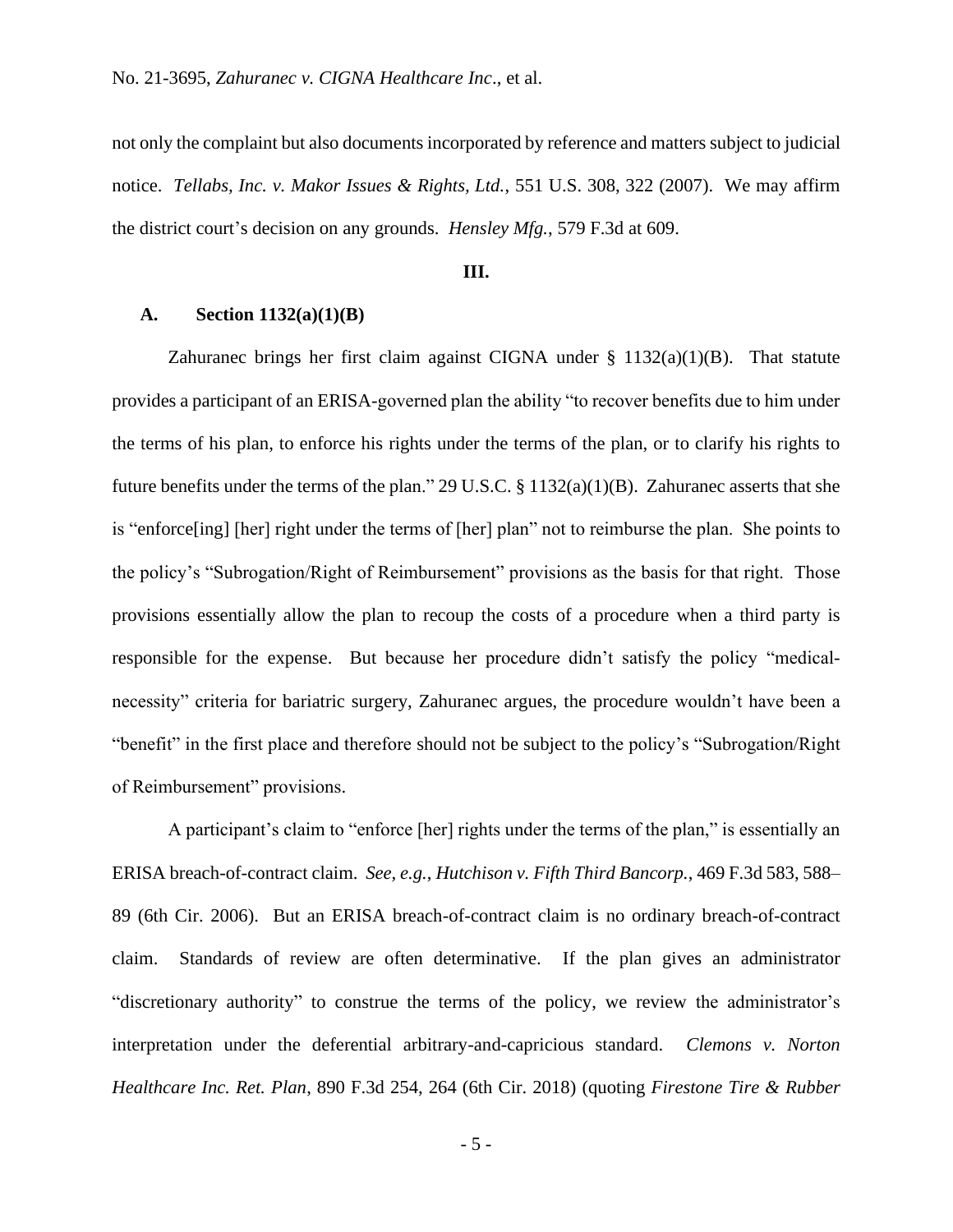*Co. v. Bruch*, 489 U.S. 101, 115 (1989)). If, on the other hand, the plan lacks this discretionary authority, we review the administrator's interpretation de novo. *Wallace v. Oakwood Healthcare, Inc.*, 954 F.3d 879, 889 & n.5 (6th Cir. 2020). And we review the district court's conclusions on these issues de novo. *Id* at 889.

The district court did not apply a standard of review to Zahuranec's claim, and the parties do not rely on one. Because the policy's "Subrogation/Right of Reimbursement" provisions are clear and unambiguous, we may proceed regardless of the standard of review. *See Clemons*, 890 F.3d at 269.

The policy's "Subrogation/Right of Reimbursement" provisions state:

If a Participant incurs a Covered Expense for which, in the opinion of the plan or its claim administrator, another party may be responsible or for which the Participant may receive payment as described above:

1. Subrogation: The plan shall, to the extent permitted by law, be subrogated to all rights, claims or interests that a Participant may have against such party and shall automatically have a lien upon the proceeds of any recovery by a Participant from such party to the extent of any benefits paid under the plan. A Participant or his/her representative shall execute such documents as may be required to secure the plan's subrogation rights.

2. Right of Reimbursement: The plan is also granted a right of reimbursement from the proceeds of any recovery whether by settlement, judgment, or otherwise. This right of reimbursement is cumulative with and not exclusive of the subrogation right granted in paragraph 1, but only to the extent of the benefits provided by the plan.

To execute these rights, the policy provides:

By accepting benefits under this plan, a Participant:

• grants a lien and assigns to the plan an amount equal to the benefits paid under the plan against any recovery made by or on behalf of the Participant which is binding on any attorney or other party who represents the Participant whether or not an agent of the Participant or of any insurance company or other financially responsible party against whom a Participant may have a claim provided said attorney, insurance carrier or other party has been notified by the plan or its agents;

• agrees that this lien shall constitute a charge against the proceeds of any recovery and the plan shall be entitled to assert a security interest thereon; [and]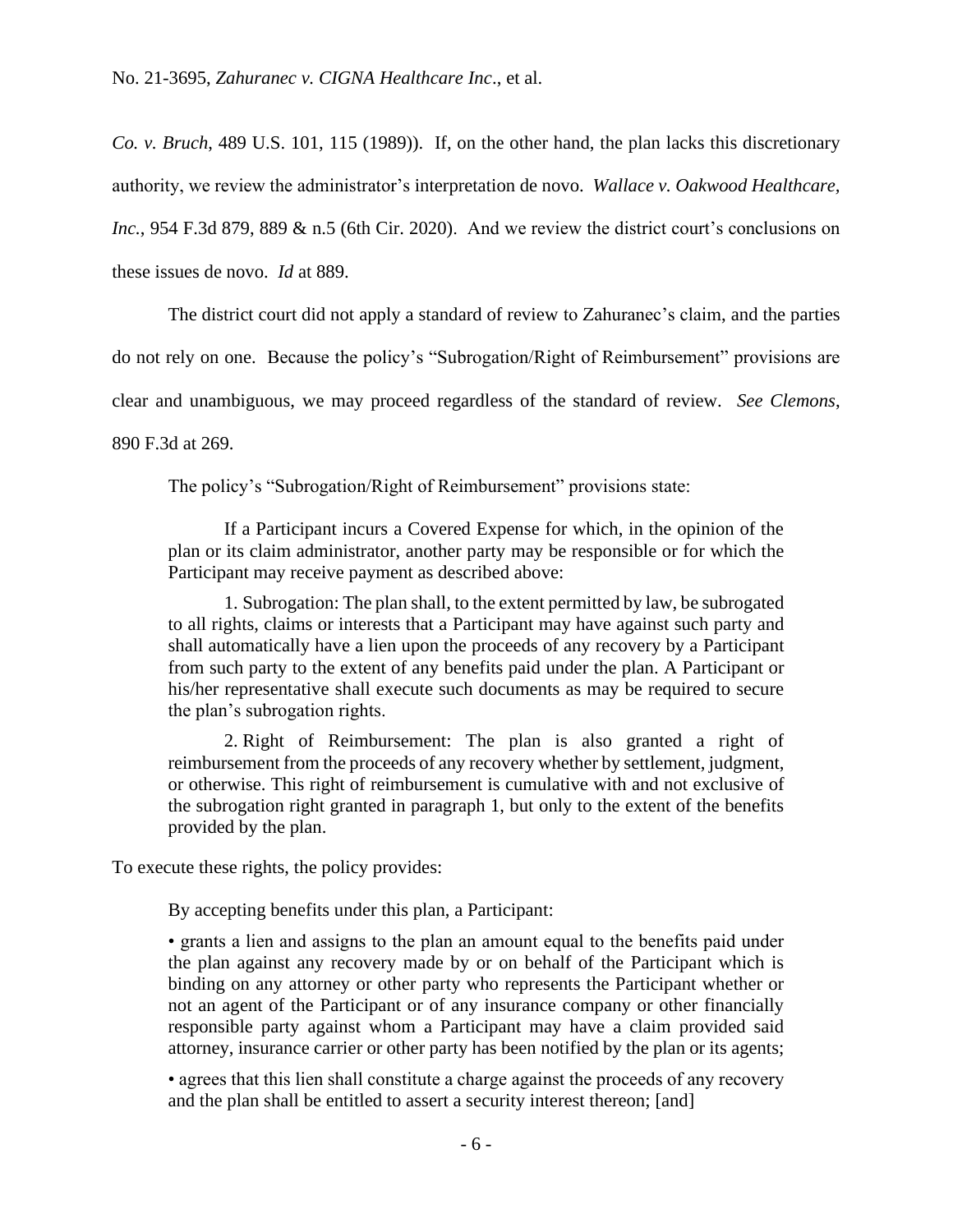• agrees to hold the proceeds of any recovery in trust for the benefit of the plan to the extent of any payment made by the plan.

From these provisions, we can ascertain three general limitations on the plan's right to pursue a subrogation lien and be reimbursed. First, a participant must have "incur[red] a Covered Expense." Second, a third party must be determined responsible for that expense, or the participant must be able to receive payment for that expense. Third, the plan may only pursue "benefits" "paid under the plan" and "provided by the plan." If all three of these requirements are met, the plan is entitled to pursue its lien and recoup its costs from Zahuranec.

Zahuranec does not dispute the second requirement, that her malpractice settlement encompasses the costs of her bariatric surgery. So the only issue is whether Zahuranec "incur[red] a Covered Expense" and whether the plan "paid" and "provided" her "benefits." We take these questions in order.

## *i. Did Zahuranec "incur a Covered Expense"?*

Intuitively, before the plan may be reimbursed, Zahuranec must have "incur[red] a Covered Expense." The policy defines "Covered Expenses" as "expenses that 1) are incurred after the person becomes insured for these benefits, and 2) are recommended by a physician and are Medically Necessary for the care and treatment of an Injury or a Sickness, as determined by Cigna." Neither the district court nor the parties addressed this provision. As the policy provides, the plan has a right to pursue a subrogation lien and be reimbursed "[*i*]*f* a Participant incurs a Covered Expense"—which is defined in part as a "Medically Necessary" expense.

Although she never relies on the language of a "Covered Expense," Zahuranec complains of a purported incongruity, which implicates that language. She argues had the plan *denied* her benefits and she sued to recover them, *she* would've been required to prove her surgery was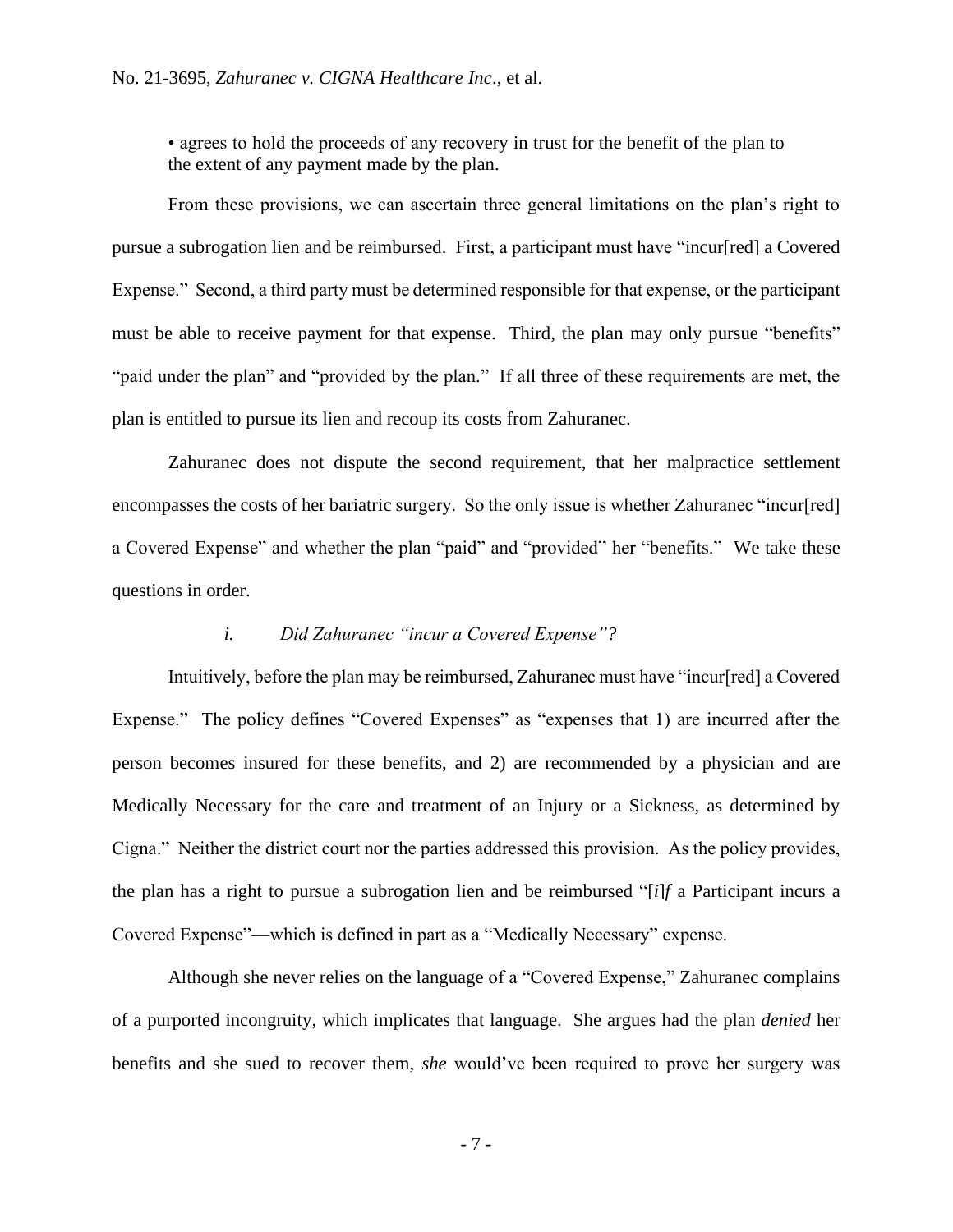"Medically Necessary" (thus, a "Covered Expense"), and we would not have rejected her claim solely based on CIGNA's "determination" that the procedure *wasn't* "Medically Necessary"—so shouldn't the same be true for CIGNA's "determination" that it *was*? Zahuranec asserts CIGNA must prove the plan properly granted coverage before it can be reimbursed for the expense.

Zahuranec's argument is based on a fundamental misunderstanding about her claim. While courts will review a plan's decision to deny benefits de novo or under the arbitrary-and-capricious standard, depending on the plan's "discretionary authority" to determine eligibility, s*ee Firestone Tire & Rubber Co.*, 489 U.S. at 109–15, Zahuranec is not seeking to "recover benefits due to [her] under the terms of [her] plan." 29 U.S.C. § 1132(a)(1)(B). She believes she wasn't due benefits at all. Instead, Zahuranec is seeking to enforce her "rights under the terms of [her] plan." *Id.* She claims to have the right to prevent the plan from being reimbursed for the cost of a surgery that does not satisfy the policy's "medical-necessity" criteria for that procedure. The question therefore is not whether CIGNA erred or somehow abused its discretion when it "determined" her surgery was a "Medically Necessary" "Covered Expense," but whether the policy limits the plan's right to be reimbursed based on that determination. And the policy unambiguously does not.

A "Covered Expense" is an expense that is "Medically Necessary . . ., *as determined by Cigna.*" A specific procedure's "medical-necessity" criteria are "intended to provide guidance" as part of "[c]overage determinations." But the determination is ultimately a discretionary decision made by the plan's "Medical Director." So while the plan is not obligated to cover surgeries that do not satisfy a procedure's "medical-necessity" criteria, the policy does not prevent the plan from being reimbursed if a participant requests it to do so and the plan "determine[s]" the procedure is "Medically Necessary." *See Clemons*, 890 F.3d at 269 ("Mindful that we are judges—not . . . the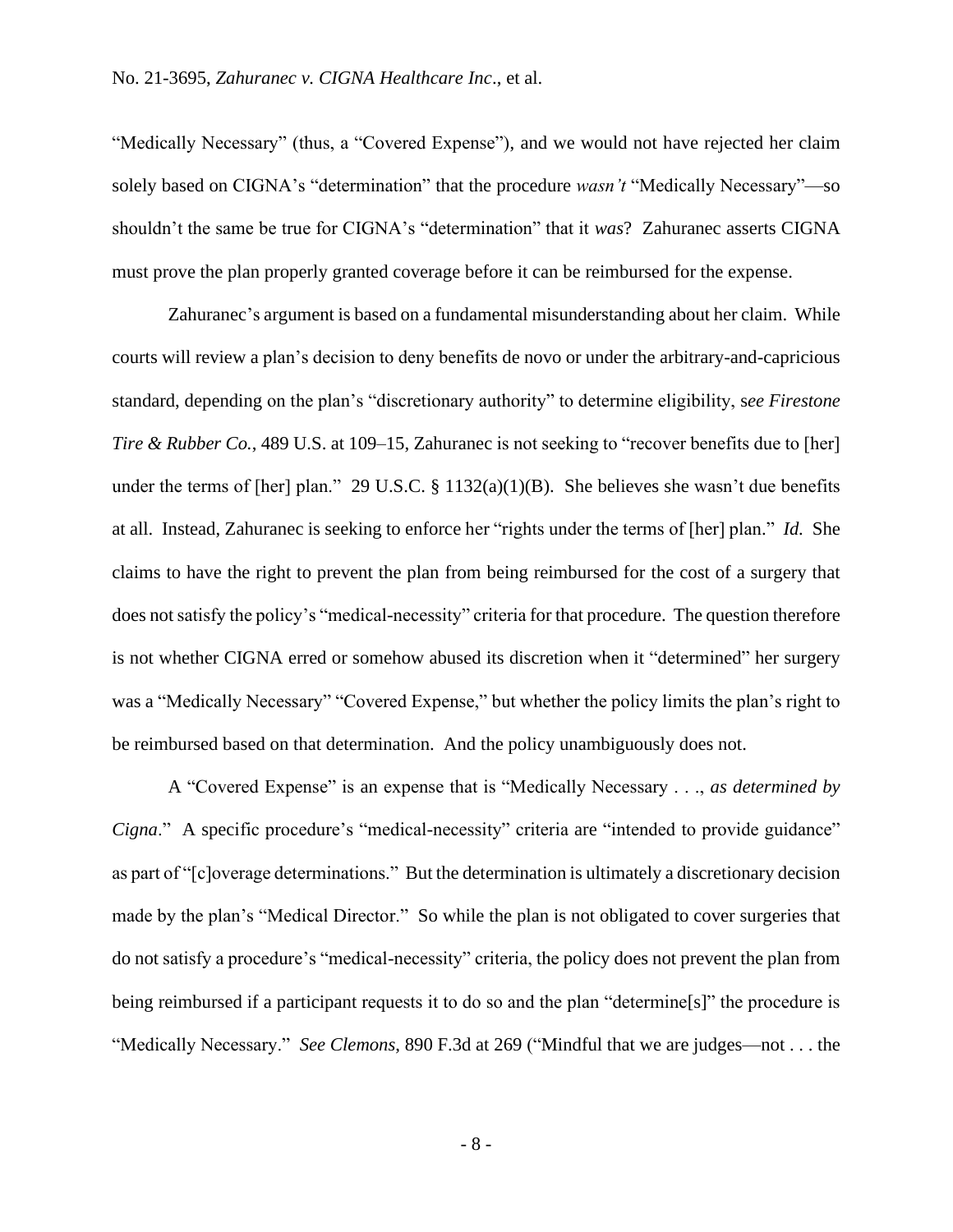'fairness police'—we ask one question, and one question only: Is the Plan language clear? If it is, we must enforce it, no matter how unfair or bizarre it might seem.").

CIGNA "determined" Zahuranec's bariatric surgery was "Medically Necessary" when it approved her procedure. Zahuranec therefore "incur[red] a Covered Expense" when she underwent bariatric surgery. So far, the first and second requirements are met.

*ii. Did the plan "pay" and "provide" Zahuranec "benefits"?*

The central dispute between the parties has always been whether Zahuranec received "benefits" under the policy. Zahuranec argues her medical records did not support a conclusion that her surgery was "medically necessary" under the policy's bariatric-surgery criteria, and so her procedure was not a "benefit." CIGNA argues "benefits" are simply expenses paid for a participant under an insurance policy, irrespective of the policy's coverage guidelines.

The term "benefit" is undefined in Zahuranec's policy. We apply "traditional principles of contract interpretation" when a term of an ERISA plan is undefined. *Adams v. Anheuser-Busch Cos., Inc.*, 758 F.3d 743, 748 (6th Cir. 2014). We determine the meaning of the term by looking to the plain and ordinary meaning of the word. *Id.* (citation omitted).

Under the plain meaning of the word, benefits are expenses paid for a beneficiary through an insurance policy. Black's Law Dictionary defines "benefit," in relevant, part as "[f]inancial assistance that is received from an . . . insurance . . . program . . . in time of sickness, disability, or unemployment." *Benefit*, BLACK'S LAW DICTIONARY (11th ed. 2019). This definition aligns with the policy's surrounding use of the word as something that may be "accept[ed]" and "paid." Conversely, whether a procedure is "medically necessary" under the policy is just a question of coverage. So whether a procedure is "medically necessary" does not determine what a benefit is only when it's paid.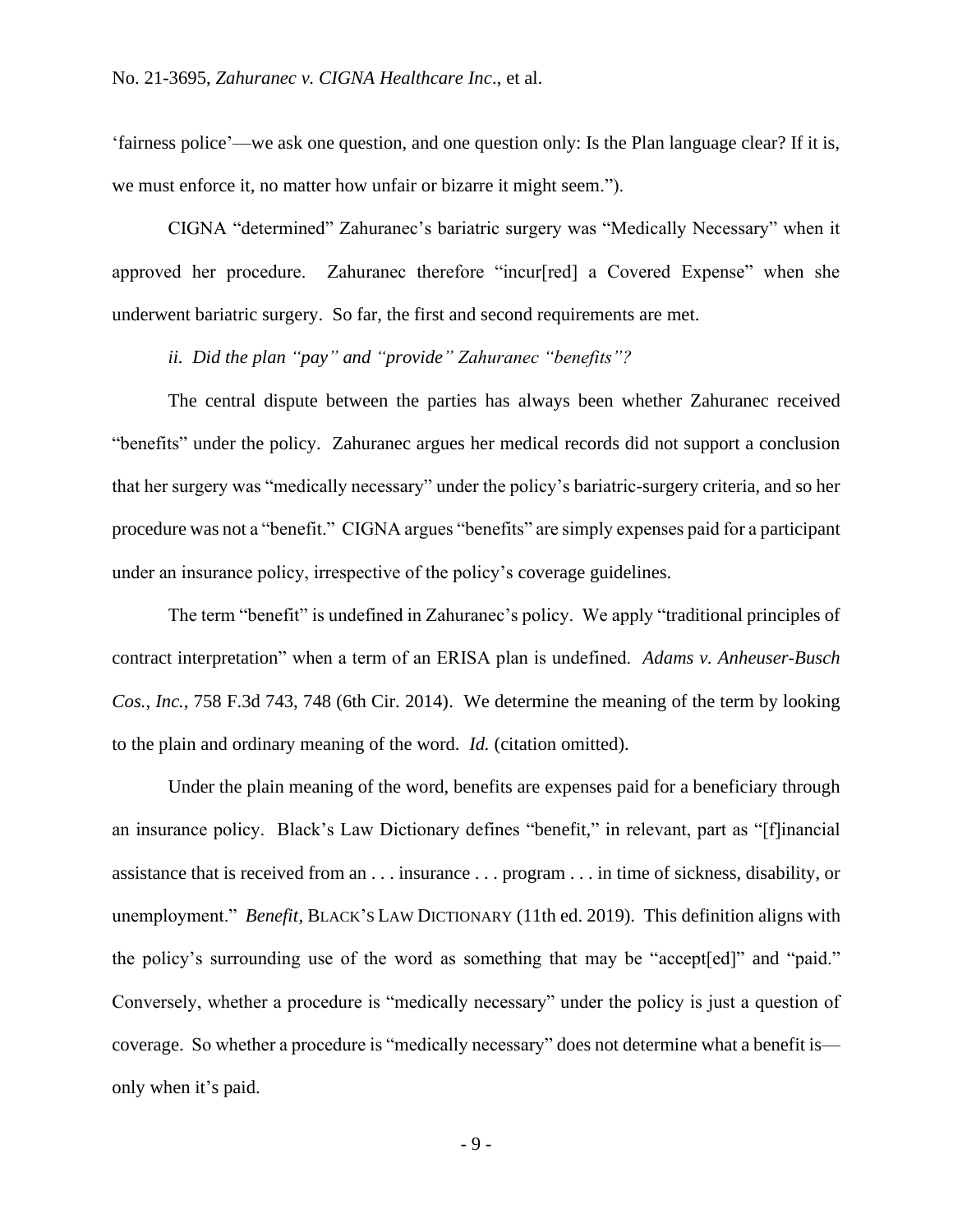Zahuranec argues the policy excludes all non-"Medically-Necessary" procedures and so the plan could not have "paid" or "provided" benefits for her bariatric surgery because the procedure did not satisfy the policy's "medical-necessity" criteria. But CIGNA had "determined" Zahuranec's surgery was "Medically Necessary" when it approved the procedure. So the cost of her surgery was not excluded from the policy and was "paid" and "provided" by the plan.

To recap, as alleged in Zahuranec's complaint, after CIGNA determined that Zahuranec's bariatric surgery was "Medically Necessary," Zahuranec (1) underwent bariatric surgery and "incur[red] a Covered Expense," (2) the plan "paid" and "provided" "benefits" for the surgery, and (3) a third party is responsible for the cost. All three requirements under the policy's "Subrogation/Right of Reimbursement" provisions are satisfied. The plan is entitled to pursue its subrogation lien and be reimbursed by Zahuranec. We affirm the district court's dismissal of this claim.

### **B. Breach of Fiduciary Duty**

In her second amended complaint, Zahuranec also brought claims against CIGNA, Dr. Davda, and Nurse Breon for breach of their fiduciary duties under § 1132(a)(3). In addition to her claim against CIGNA, it is unclear whether Zahuranec also appeals her fiduciary-duty claims against Dr. Davda and Nurse Breon. She therefore waived review of these claims. *See Rose v. State Farm Fire & Cas. Co.*, 766 F.3d 532, 540 (6th Cir. 2014). But, regardless, Zahuranec attributes the same misrepresentation to CIGNA, Dr. Davda, and Nurse Breon—that her bariatric surgery was "medically necessary." Zahuranec maintains the decision to approve her surgery amounted to a material misrepresentation that the procedure was "medically necessary." She claims she would not have undergone bariatric surgery without CIGNA's approval of the procedure as "medically necessary."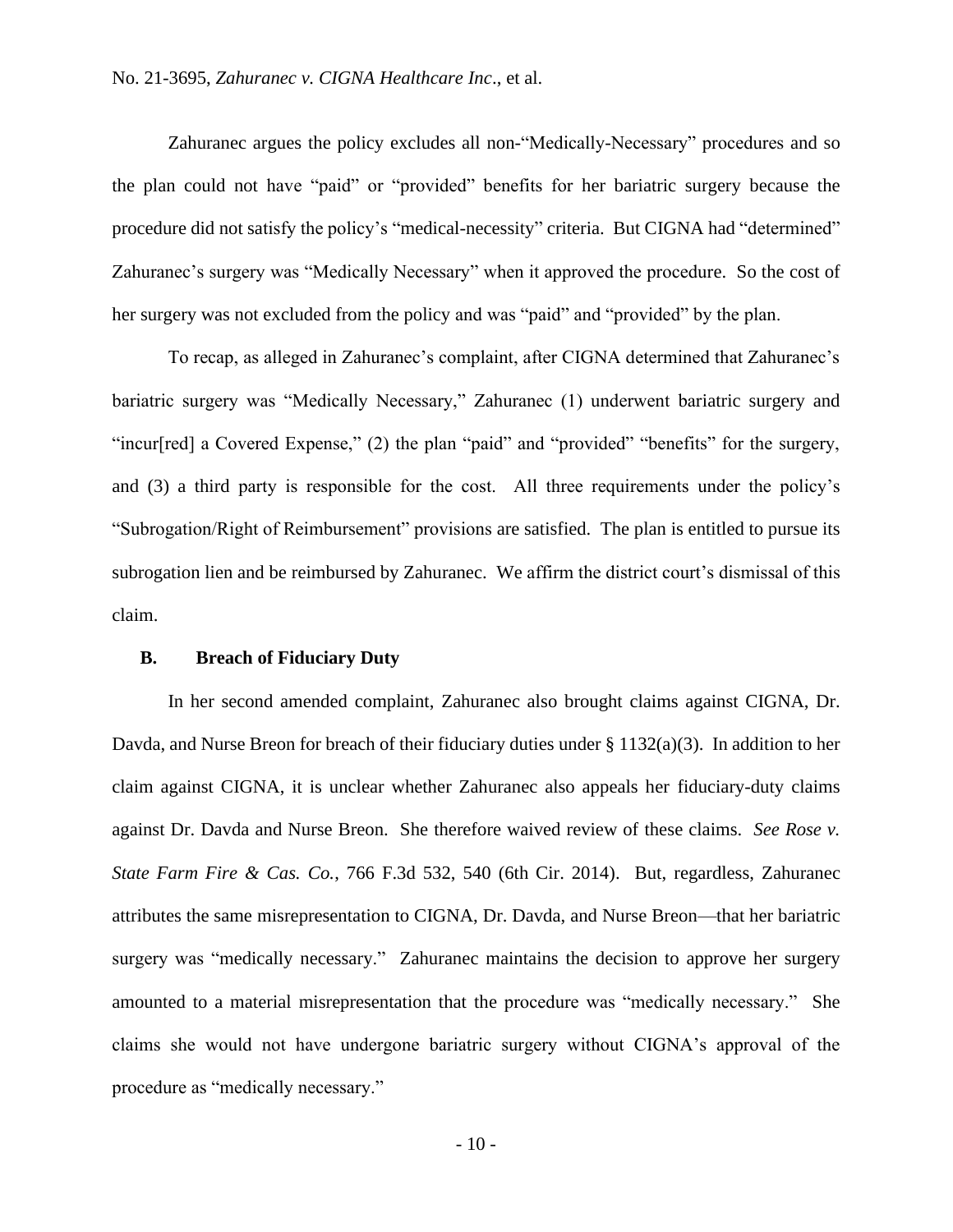ERISA governs employee benefit programs "to promote the interests of employees and their beneficiaries[.]" *Shaw v. Delta Air Lines, Inc.*, 463 U.S. 85, 90 (1983). ERISA accomplishes this purpose by imposing "strict fiduciary standards of care in the administration of all aspects of [benefit] plans[.]" *Akers v. Palmer*, 71 F.3d 226, 229 (6th Cir. 1995) (citation omitted). To uphold these duties, we have recognized an ERISA breach-of-fiduciary claim under  $\S 1132(a)(3)$ , where a fiduciary provides a participant with "materially misleading information." *James v. Pirelli Armstrong Tire Corp.*, 305 F.3d 439, 449 (6th Cir. 2002). To establish a fiduciary-duty claim based on a misrepresentation, the plaintiff must allege (1) the defendant was acting in a fiduciary capacity when it made the representations, (2) the representations were false and material, and (3) the plaintiff reasonably relied on those misrepresentations to her detriment. *See id.*; *see also Moore v. Lafayette Life Ins. Co.*, 458 F.3d 416, 434–35 (6th Cir. 2006). A material misrepresentation is a false statement that is substantially likely to "mislead a reasonable employee in making an adequately informed decision in pursuing . . . benefits to which she may be entitled." *Krohn v. Huron Mem. Hosp.*, 173 F.3d 542, 547 (6th Cir. 1999). "A fiduciary breaches his duty by providing plan participants with materially misleading information, 'regardless of whether the fiduciary's statements or omissions were made negligently or intentionally.'" *James*, 305 F.3d at 449 (citation omitted).

Whether Zahuranec's bariatric surgery was "medically necessary" was just a question of coverage. The policy defines "Medical Necessity" in order to determine when the plan will cover a procedure, but the plan warns beneficiaries that "[c]overage [p]olicies are not recommendations for treatment and should never be used as treatment guidelines." Based on the policy language, when CIGNA approved Zahuranec's surgery, it at most represented the procedure would be paid. Zahuranec did not detrimentally rely on that representation, nor was it truly false; the plan paid for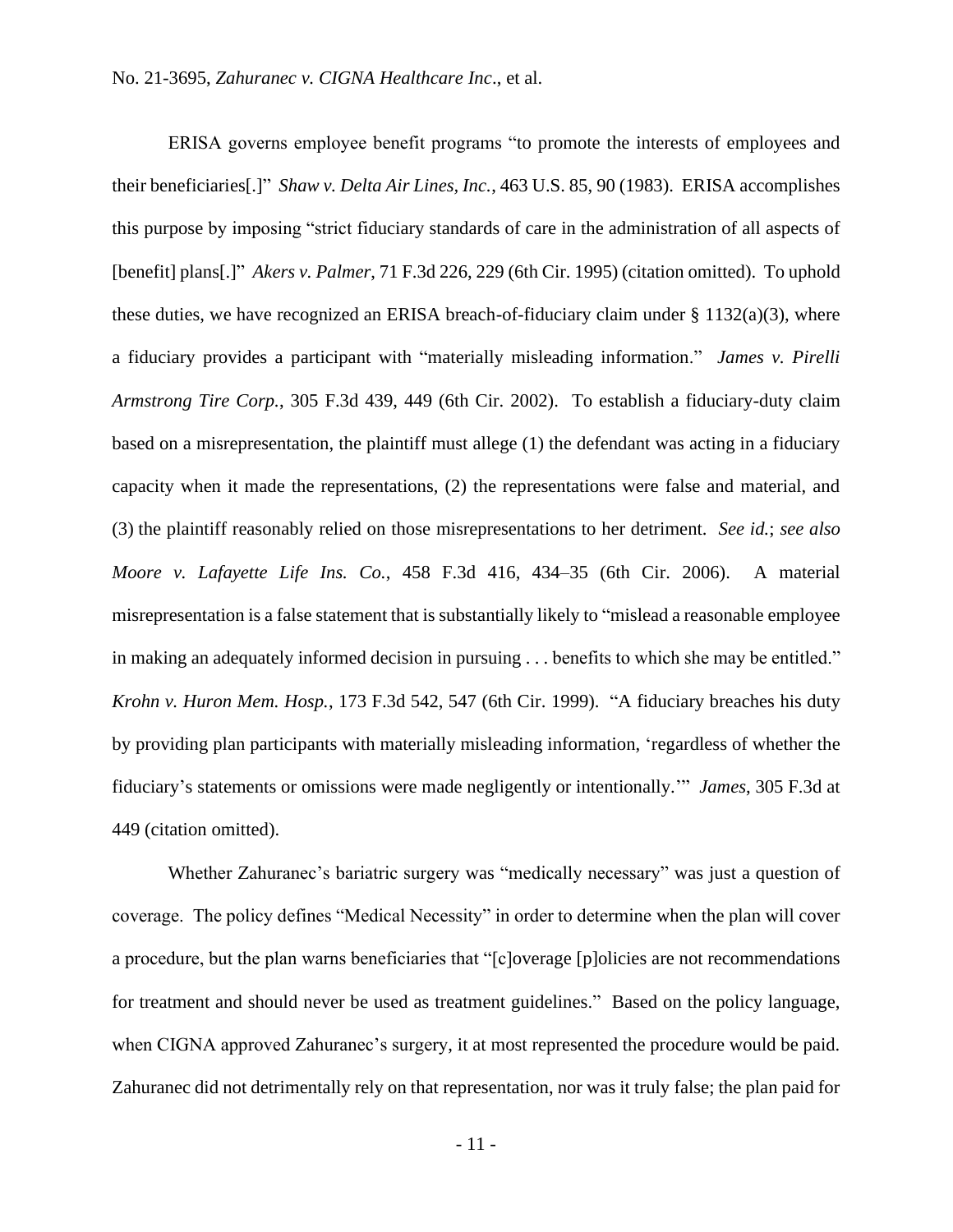her surgery. Notably, had CIGNA made a so-called "mixed eligibility[-]and[-]treatment decision[],"—acting as, say, the claims administrator *and* the employer of Zahuranec's treating physician—it would not have been performing a fiduciary function under ERISA in the first place. *Aetna Health Inc. v. Davila*, 542 U.S. 200, 218–21 (2004) (citing *Pegram v. Herdrich*, 530 U.S. 211, 229 (2000)). Zahuranec implicitly accepts this distinction, herself. She claims she would not have undergone bariatric surgery without CIGNA's approval, not because CIGNA made a treatment decision, but because the procedure was too expensive otherwise. Zahuranec did not detrimentally rely on CIGNA's decision to approve her for bariatric surgery because the plan paid for that procedure. We affirm the district court's decision to dismiss this claim.

## **C. Equitable Estoppel**

Zahuranec lastly brought an equitable estoppel claim against CIGNA under § 1132(a)(3). She requests we estop CIGNA from pursuing its subrogation lien and seeking reimbursement on behalf of the plan because CIGNA "promise[d]" that Zahuranec's surgery was "Medically Necessary" when it wasn't. To establish a claim for equitable estoppel under ERISA, a plaintiff must allege (1) conduct or language amounting a representation of material fact; (2) the party to be estopped was aware of the true facts; (3) the party to be estopped intended the representation be acted on, or the party asserting the claim reasonably believed the party to be estopped so intended; (4) the party asserting the claim was unaware of the true facts; and (5) the party asserting the claim reasonably relied on the representation to her detriment. *Moore*, 458 F.3d at 428 (quoting *Sprague v. Gen. Motors Corp.*, 133 F.3d 388, 403 (6th Cir. 1998)).

Once again, Zahuranec failed to allege she detrimentally relied on CIGNA's "promise" that her bariatric surgery was "Medically Necessary." *See Deschamps v. Bridgestone Ams., Inc. Salaried Emps. Ret. Plan*, 840 F.3d 267, 279 (6th Cir. 2016) (adopting the "reliance"-analysis from

- 12 -